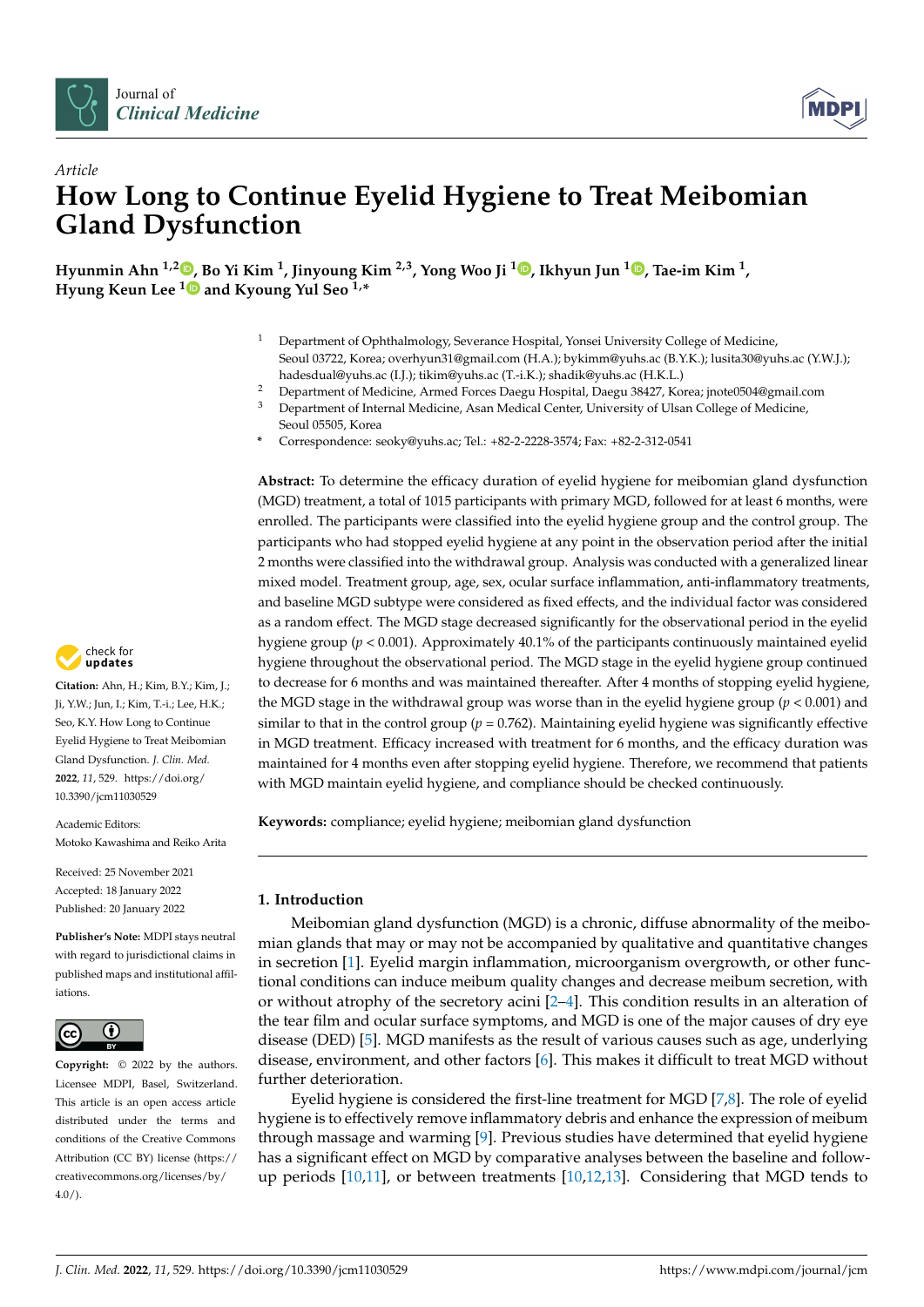worsen with age and the pathophysiology of MGD is a vicious circle [\[6\]](#page-7-4), it may be important to maintain treatment.

However, no study has yet focused on the efficacy duration of eyelid hygiene, or determined whether the efficacy of eyelid hygiene continues without any deterioration after stopping. Furthermore, the speed at which MGD worsens remains unknown. Thus, this study sought to analyze the period of maximum efficacy and the time of recurrence after the discontinuation of eyelid hygiene for meibomian gland dysfunction.

## **2. Methods**

This study was approved by the Medical Research Ethics Committee, Armed Forces Medical Command, Republic of Korea (protocol number AFMC-202104-HR-023–01). We screened patients over 18 years old who presented with dry eye to the Armed Force Daegu Hospital between May 2019 and April 2021 for inclusion in this observational study. The screened patients finished their interviews, and those who did not have a known systemic condition affecting the ocular surface (such as Stevens–Johnson syndrome) were enrolled. All research procedures were conducted in accordance with the principles of the Declaration of Helsinki.

# *2.1. Participants and Study Design*

A total of 1015 patients were enrolled. This study was conducted on primary MGD only (Supplement Scheme S1). Patients with a known ophthalmic history causing dry eye and secondary MGD were excluded, as were patients with a Schirmer I test of <5 mm. For the design of the long-term observational study, the following participants were excluded: (1) follow-up less than 6 months, (2) failure to be defined in the initial 2-month compliance, (3) changed groups more than once, or (4) taking other treatments except eyelid hygiene and anti-inflammatory medications.

The participants were divided into two groups, the eyelid hygiene group and the control group, based on the initial 2-month eyelid hygiene performance. The participants were observed at 2-month intervals. Participants classified in the eyelid hygiene group at baseline who changed to the control group were defined as the withdrawal group. Compliance to eyelid hygiene was evaluated through a treatment diary, and the participants who performed eyelid hygiene at least once a day on average in the 2-month evaluation were selected as the eyelid hygiene group.

#### *2.2. Meibomian Gland Dysfunction and Dry Eye Assessments*

MGD was diagnosed using three indicators (eyelid margin abnormality, meibomian gland expressibility (MGE), and meibum quality (MQ)). For eyelid margin abnormalities, four signs (eyelid margin vascularity, plugged meibomian gland orifices, eyelid margin irregularity, and mucocutaneous junction shift) were checked [\[14\]](#page-7-12). The MGE score was assessed on a scale of 0 to 3 in five glands in the lower eyelid [\[7\]](#page-7-5). The MQ score was assessed in each of the eight glands of the central third of the lower eyelid on a scale of 0 to 3 for each gland, total score ranging from 0 to 24 [\[7\]](#page-7-5). The MGD stage was classified into five stages (0 to 4) following the MGD staging method from *The International Workshop on Meibomian Gland Dysfunction* [\[7\]](#page-7-5), and stage 0 was defined when the MGE score was 0 and the MQ score was less than 2. The MGD stage was set as the primary outcome for the efficacy of eyelid hygiene. MGD was classified into four subtypes based on the MGE and the MQ scores [\[15\]](#page-7-13); the high-secretory (MGE score  $= 0$ ) and low-secretory subtypes were determined by whether or not the MGE score was 0 and the high-quality (MQ score = 0) and low-quality were determined by whether or not the MQ score was 0.

The ocular surface disease index (OSDI), fluorescein tear break up time (FTBUT), Schirmer I test without anesthesia, and fluorescein corneal staining scores (CSS) were also measured. The OSDI questionnaire was scored on a scale of 0 to 100 [\[16\]](#page-7-14). CSS was obtained using the ocular staining score method on a scale of 0 to 3 [\[17\]](#page-7-15). Ocular surface inflammation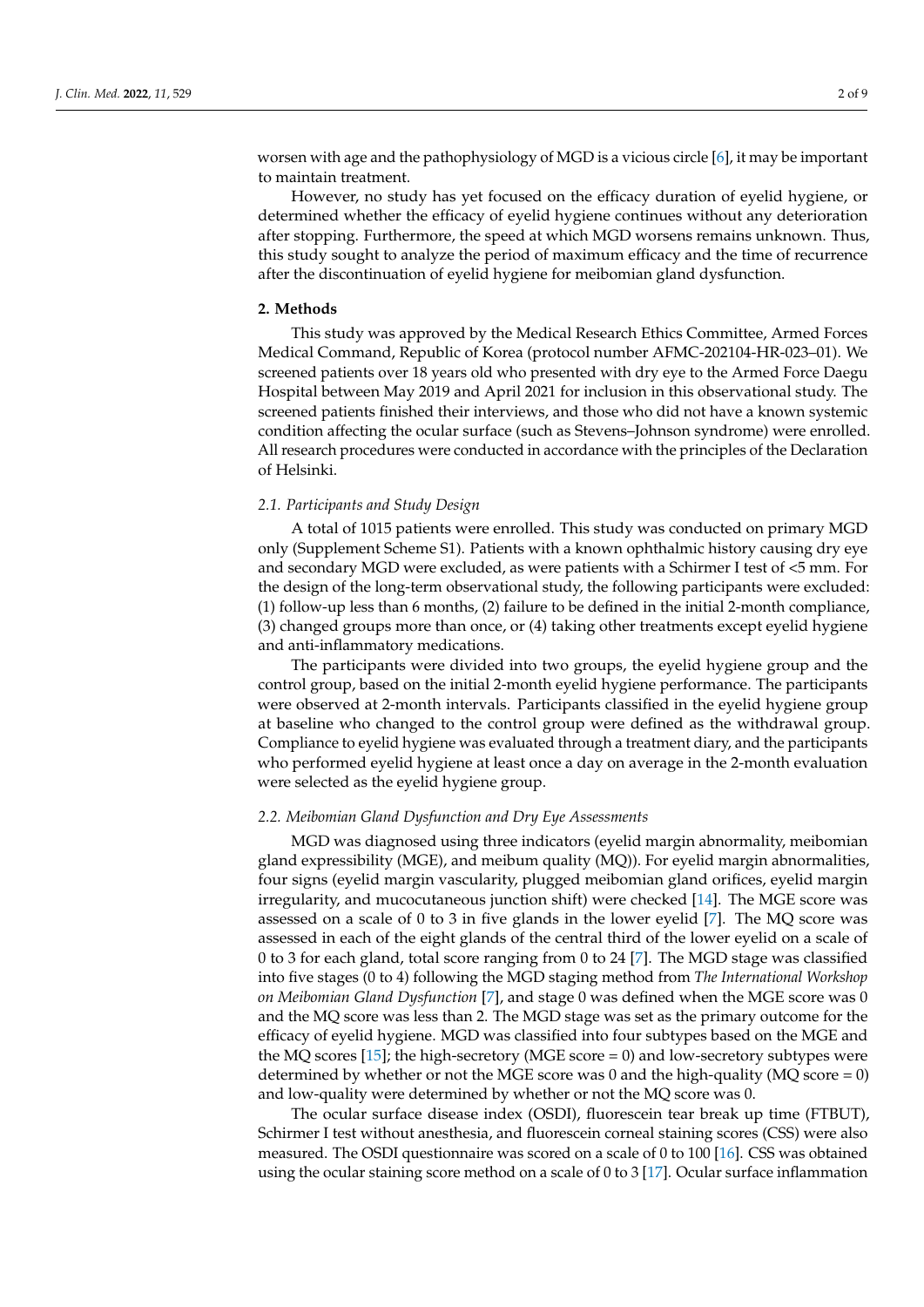was determined by the Efron bulbar conjunctival hyperemia scale [\[18\]](#page-7-16), meibomitis, and lid margin vascularity.

## *2.3. Therapeutic Interventions*

All participants were educated on eyelid hygiene practices for 10 min face-to-face at every visit. Patients were recommended to perform eyelid hygiene once or twice a day by washing with eyelid scrub products after warm compression for 5–10 min [\[19,](#page-7-17)[20\]](#page-7-18). The compliance of eyelid hygiene was checked with treatment diary. Following the treatment guidelines for MGD with the ocular surface inflammation [\[20\]](#page-7-18), cyclosporine 0.05% twice a day for 2 months and fluorometholone 0.1% twice a day for the initial 2–4 weeks were recommended as the anti-inflammatory treatment with prophylactic ciprofloxacin 0.5% 3–4 times a day [\[21–](#page-7-19)[25\]](#page-8-0). Patients with other treatments for MGD were excluded ( $n = 61$ ) (Supplement Scheme S1).

#### *2.4. Statistical Analysis*

To determine the efficacy duration of eyelid hygiene, the maximum efficacy period and the maintenance period after discontinuation were analyzed according to the MGD stage. The maximum efficacy period was defined as the visit time at which the MGD stage no longer decreased compared to the previous visit in the eyelid hygiene group. The efficacy duration after discontinuation of eyelid hygiene was defined as the withdrawal period when the MGD stage of the withdrawal group differed from that of the eyelid hygiene group and did not differ from that of the control group.

Because reflecting the time flow is key to this statistical analysis, a generalized linear mixed model with ordinal regression was used to analyze the efficacy of eyelid hygiene based on the MGD stage. Treatment group, age, sex, ocular surface inflammation, the anti-inflammatory treatments, and the baseline MGD type were considered as fixed effects, and the individual factor was considered as random effect. The working correlation matrix was set as an unstructured covariance model. The threshold for statistical significance was set at a *p*-value < 0.05. Pairwise comparisons to the follow-up periods were corrected using Tukey's HSD method with the assumption of equal variance between the units of the stratified analyses.

#### **3. Results**

A total of 407/1015 (40.1%) patients with primary MGD who were observed for more than 6 months were consistently classified in the eyelid hygiene group. There was no significant difference in age, sex, ocular surface inflammation, anti-inflammatory treatments, MGD type, MGD stage, OSDI score, FTBUT, Schirmer I test, or CSS between the treatment groups in the initial 2 months (Table [1\)](#page-3-0). The MGD stage and the MGD type according to age are described in Supplement Scheme S2.

**Table 1.** Baseline characteristics of the study participants.

|                                       | <b>Initial 2-Month Compliance Group</b><br>of Eyelid Hygiene |                                      |                        |       |  |
|---------------------------------------|--------------------------------------------------------------|--------------------------------------|------------------------|-------|--|
|                                       | <b>Total</b><br>$(N = 1015)$                                 | <b>Eyelid Hygiene</b><br>$(N = 543)$ | Control<br>$(N = 485)$ | v     |  |
| Age (Mean $\pm$ SD)                   | $38.7 \pm 16.8$                                              | $38.6 \pm 16.5$                      | $38.8 \pm 17.0$        | 0.848 |  |
| Sex $(\%$ of male)                    | 72.1                                                         | 75.6                                 | 74.2                   | 0.462 |  |
| Ocular surface<br>inflammation $(\%)$ | 69.2                                                         | 67.4                                 | 71.2                   | 0.196 |  |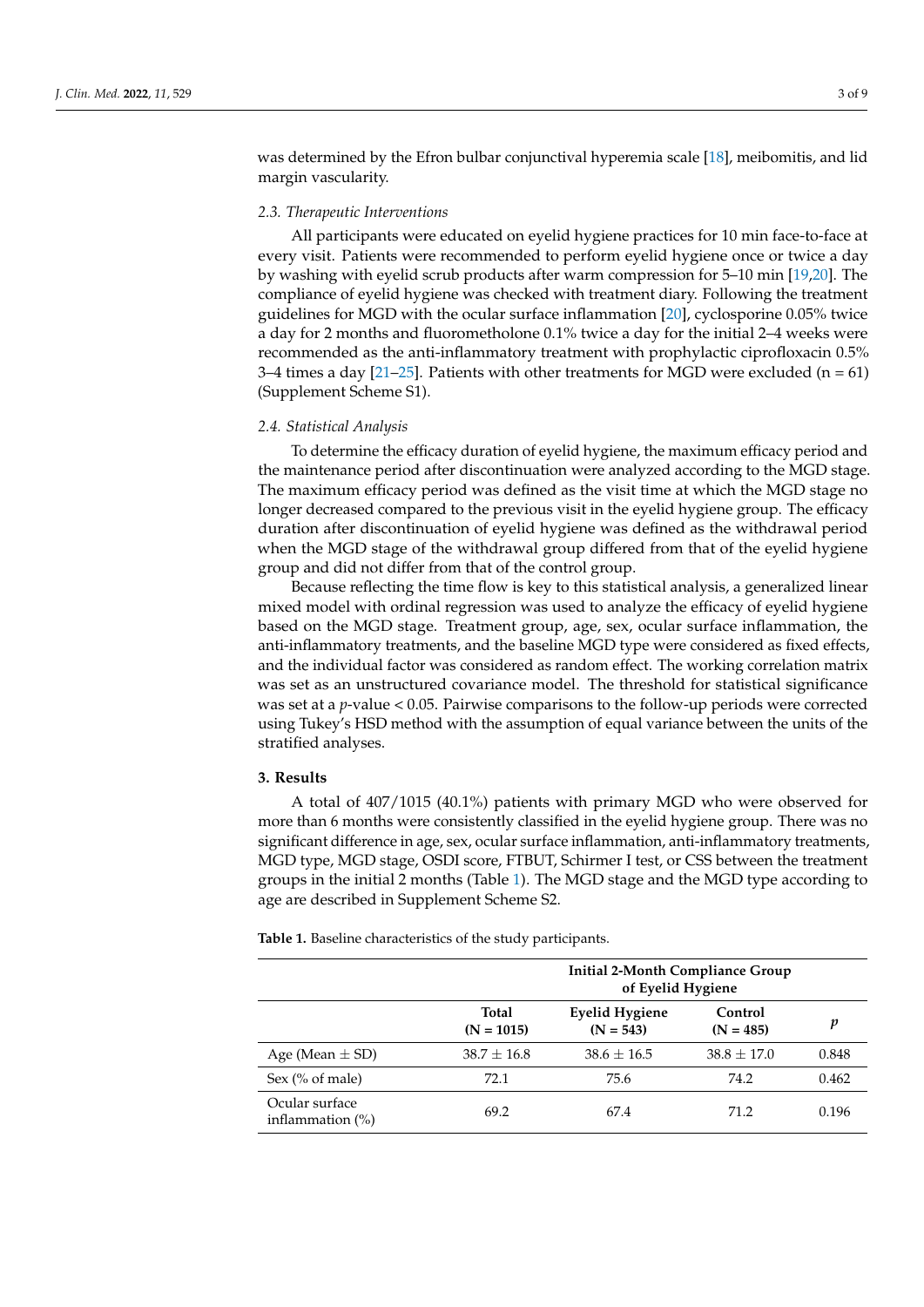|                                       | <b>Initial 2-Month Compliance Group</b><br>of Eyelid Hygiene |                                      |                        |                          |  |
|---------------------------------------|--------------------------------------------------------------|--------------------------------------|------------------------|--------------------------|--|
|                                       | <b>Total</b><br>$(N = 1015)$                                 | <b>Eyelid Hygiene</b><br>$(N = 543)$ | Control<br>$(N = 485)$ | $\boldsymbol{p}$         |  |
| Anti-inflammatory<br>treatment $(\%)$ | 58.0                                                         | 57.3                                 | 58.8                   | 0.629                    |  |
| <b>MGD</b> parameters                 |                                                              |                                      |                        |                          |  |
| MGD subtype (%)                       |                                                              |                                      |                        | 0.069                    |  |
| High-secretory<br>high-quality        | 39.9                                                         | 39.1                                 | 40.9                   |                          |  |
| High-secretory<br>low-quality         | 33.0                                                         | 34.6                                 | 31.1                   |                          |  |
| Low-secretory<br>high-quality         | 7.6                                                          | 5.8                                  | 9.7                    |                          |  |
| Low-secretory<br>low-quality          | 19.5                                                         | 20.5                                 | 18.3                   |                          |  |
| MGD stage (%)                         |                                                              |                                      |                        | 0.400                    |  |
| Stage 0                               | 5.8                                                          | 5.6                                  | 6.0                    | $\overline{a}$           |  |
| Stage 1                               | 27.3                                                         | 26.3                                 | 28.4                   |                          |  |
| Stage 2                               | 35.3                                                         | 34.2                                 | 36.6                   | $\overline{a}$           |  |
| Stage 3                               | 23.9                                                         | 26.4                                 | 21.1                   | $\overline{a}$           |  |
| Stage 4                               | 7.7                                                          | 7.5                                  | 8.0                    | $\overline{\phantom{0}}$ |  |
| <b>DED</b> parameters                 |                                                              |                                      |                        |                          |  |
| OSDI scores (0-100)                   | $17.7 \pm 9.9$                                               | $17.4 \pm 10.1$                      | $18.0 \pm 9.6$         | 0.331                    |  |
| FTBUT (seconds)                       | $7.4 \pm 3.1$                                                | $7.5 \pm 3.2$                        | $7.2 \pm 3.0$          | 0.123                    |  |
| Schirmer I test (mm)                  | $11.4 \pm 4.3$                                               | $11.4 \pm 4.4$                       | $11.2 \pm 4.0$         | 0.448                    |  |
| Corneal staining score (%)            |                                                              |                                      |                        | 0.479                    |  |
| Score 0                               | 21.9                                                         | 23.2                                 | 20.4                   | -                        |  |
| Score 1                               | 41.7                                                         | 39.7                                 | 44.0                   |                          |  |
| Score 2                               | 21.5                                                         | 22.4                                 | 20.5                   |                          |  |
| Score 3                               | 14.9                                                         | 14.7                                 | 15.1                   | $\overline{\phantom{0}}$ |  |

#### <span id="page-3-0"></span>**Table 1.** *Cont.*

Abbreviations: DED, dry eye disease; FTBUT, fluorescein tear break up time; MGD, meibomian gland dysfunction; MQ, meibum quality; OSDI, ocular surface disease index.

# *Efficacy of Eyelid Hygiene and Factors Affecting the MGD Stage*

With time consideration, the eyelid hygiene group showed significant decreases in the MGD stage (Table [2\)](#page-4-0). During the 12-month follow-up, the interactions of the treatment groups and follow-up period were significantly different ( $\beta$  = 0.764; 95% confidence interval (CI)  $0.747-0.783$ ;  $p < 0.001$ ). Age and ocular surface inflammation increased the MGD stage (ß = 1.015; 95% CI 1.011–1.018; *p* < 0.001 and ß = 1.298; 95% CI 1.141–1.449; <0.001, respectively). The anti-inflammatory treatments and eyelid hygiene were negatively associated with the MGD stage (ß = 0.946; 95% CI 0.904–0.991; *p* = 0.001 and ß = 0.717; 95% CI 0.694–0.741; *p* < 0.001, respectively). Regarding the influence of the baseline MGD subtype, high-secretory high-quality MGD was the most effective compared to the other baseline MGD subtypes ( $p < 0.001$ ). The estimated probability of the MGD stage by eyelid hygiene with treatment duration is demonstrated in Figure [1.](#page-5-0)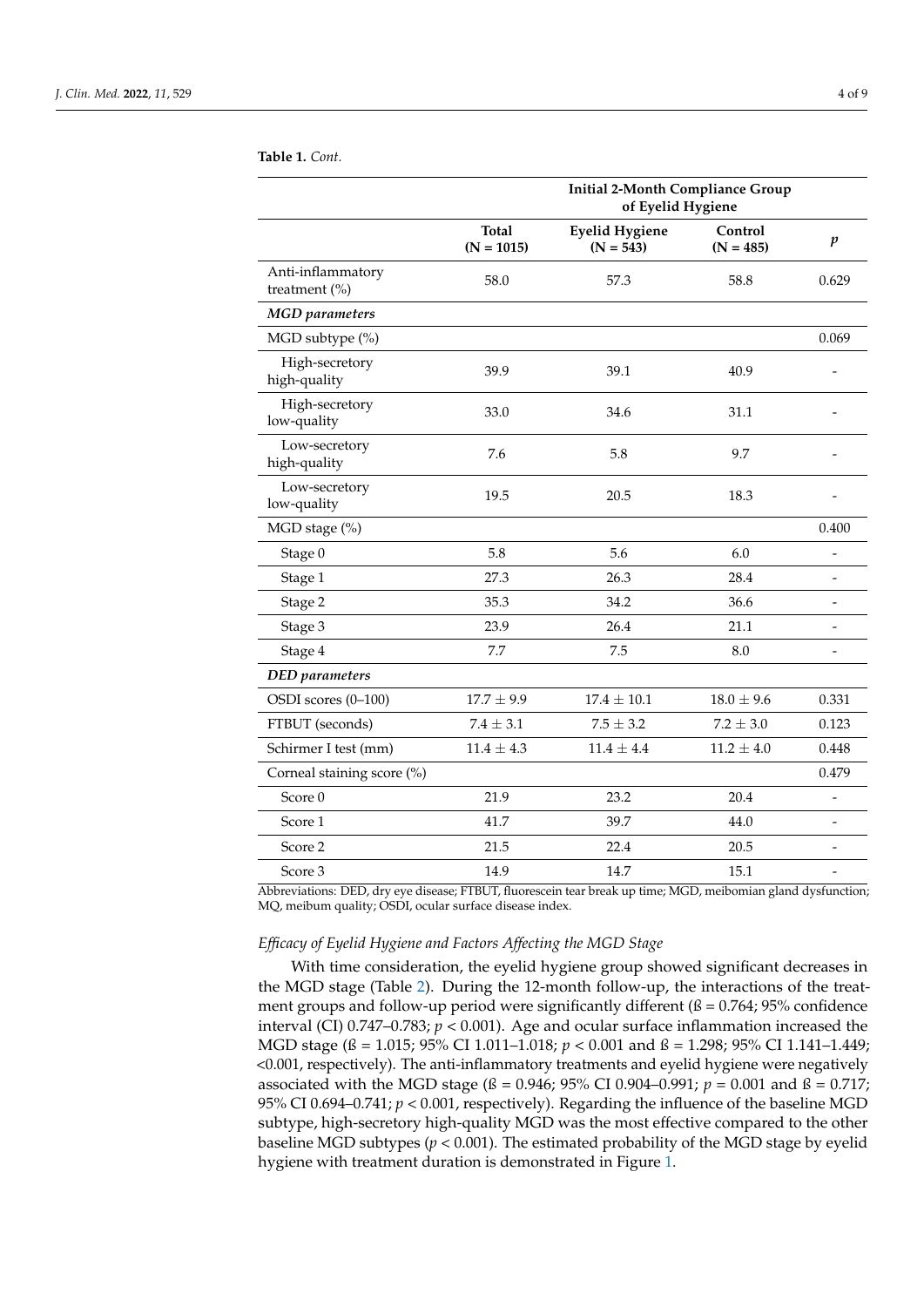|                                              | 95% CI           |        |        |                  |
|----------------------------------------------|------------------|--------|--------|------------------|
|                                              | Estimate $\beta$ | Lower  | Upper  | $\boldsymbol{p}$ |
| Fixed effects                                |                  |        |        |                  |
| Treatment group                              |                  |        |        |                  |
| Eyelid Hygiene                               | 0.717            | 0.694  | 0.741  | $< 0.001$ *      |
| Control                                      | Reference        |        |        |                  |
| Follow-up (FU) period (each 2-month)         | 0.715            | 0.691  | 0.740  | $< 0.001$ *      |
| Interaction between the groups and FU period |                  |        |        |                  |
| Eyelid Hygiene                               | 0.764            | 0.747  | 0.783  | $< 0.001$ *      |
| Control                                      | Reference        |        |        |                  |
| Age                                          | 1.015            | 1.011  | 1.018  | $< 0.001$ *      |
| Sex                                          |                  |        |        |                  |
| Male                                         | 0.968            | 0.862  | 1.082  | 0.560            |
| Female                                       | Reference        |        |        |                  |
| Ocular surface Inflammation                  |                  |        |        |                  |
| Present                                      | 1.298            | 1.141  | 1.449  | $< 0.001$ *      |
| Absent                                       | Reference        |        |        |                  |
| Anti-inflammatory treatments                 |                  |        |        |                  |
| Performed                                    | 0.946            | 0.904  | 0.991  | $0.001 *$        |
| Not performed                                | Reference        |        |        |                  |
| MGD subtype, baseline                        |                  |        |        | $< 0.001$ *      |
| Low-secretory low-quality                    | 8.174            | 6.959  | 9.602  | $< 0.001$ *      |
| Low-secretory high-quality                   | 4.646            | 4.263  | 5.568  | $< 0.001$ *      |
| High-secretory low-quality                   | 2.852            | 2.316  | 3.532  | $< 0.001$ *      |
| High-secretory high-quality                  | Reference        |        |        |                  |
| <b>Threshold</b>                             |                  |        |        |                  |
| MGD stage 4                                  | 55.257           | 43.948 | 77.478 | $< 0.001$ *      |
| MGD stage 3                                  | 22.874           | 18.616 | 28.361 | $< 0.001$ *      |
| MGD stage 2                                  | 9.885            | 8.240  | 11.882 | $< 0.001$ *      |
| MGD stage 1                                  | 1.474            | 1.244  | 1.751  | $< 0.001$ *      |
| MGD stage 0                                  | Reference        |        |        |                  |

<span id="page-4-0"></span>**Table 2.** Influence of eyelid hygiene on the meibomian gland dysfunction stage.

\* Statistically significant.

The impact of eyelid hygiene on the MGD stage in the eyelid hygiene group over the follow-up period is shown in Table [3.](#page-5-1) After consideration of the fixed effects, the MGD stage in the eyelid hygiene group continued to decrease until 6 months, not changing thereafter. With discontinuity of eyelid hygiene, the MGD stage of the patients in the withdrawal group was the same as that of the no eyelid hygiene group (*p* = 0.665), and there was a significant difference between the eyelid hygiene group and the withdrawal group in the MGD stage at 4 months  $(p < 0.001)$  (Table [4\)](#page-5-2).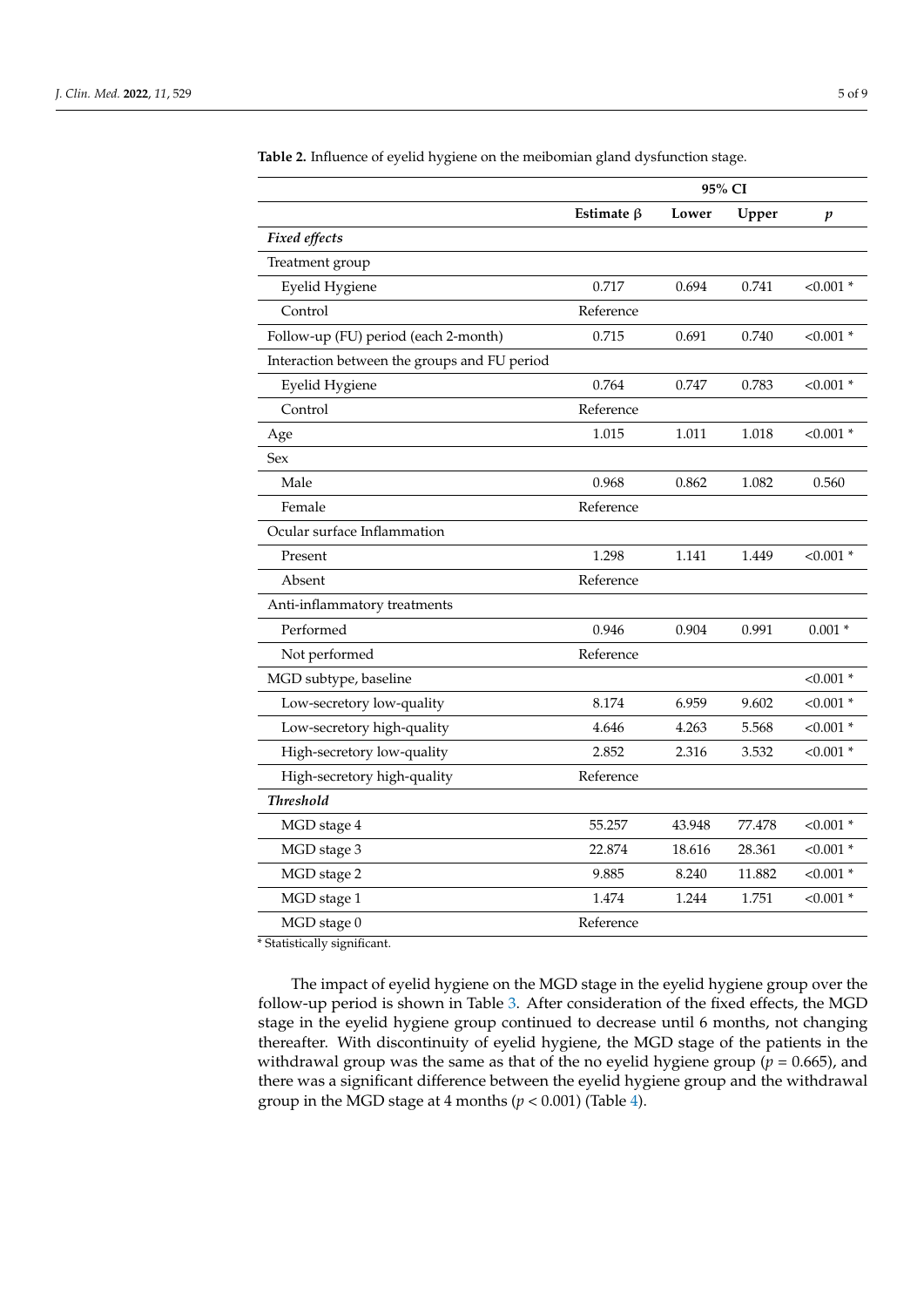<span id="page-5-0"></span>

For  $\mathbf{r}$  heatmap charts show the estimated probabilities of  $\mathbf{r}$  mg  $\mathbf{r}$  states in the treatment **Figure 1.** Heatmap charts showing the estimated probabilities of MGD stages in the treatment groups for 12 months.

<span id="page-5-1"></span>Table 3. Impact of eyelid hygiene on meibomian gland dysfunction treatment duration.

|                 | <b>Treatment Duration</b> |                              |              |              |              |               |
|-----------------|---------------------------|------------------------------|--------------|--------------|--------------|---------------|
| Eyelid hygiene  | 2 months                  | 4 months                     | 6 months     | 8 months     | 10 months    | 12 months     |
| Group           | vs. baseline              | vs. 2 months                 | ys. 4 months | vs. 6 months | vs. 8 months | ys. 10 months |
| Estimate ß      | 0.180                     | 0.700                        | 0.699        | 1.130        | 0.871        | 1.060         |
| <i>p</i> -value | $< 0.001$ *               | $0.002*$                     | $0.004*$     | 0.345        | 0.312        | 0.610         |
|                 |                           | * Statistically significant. |              |              |              |               |

<span id="page-5-2"></span>**Table 3.** Impact of eyelid hygiene on meibomian gland dysfunction treatment duration. **Table 4.** Impact of discontinuity of eyelid hygiene on meibomian gland dysfunction by withdrawal period.

|                          | <b>Withdrawal Period</b> |          |             |             |             |             |
|--------------------------|--------------------------|----------|-------------|-------------|-------------|-------------|
| Withdrawal Group         | Baseline                 | 2 months | 4 months    | 6 months    | 8 months    | 10 months   |
| vs. Control Group        |                          |          |             |             |             |             |
| Estimate ß               | 0.255                    | 0.460    | 0.890       | 0.904       | 1.065       | 1.081       |
| $p$ -value               | $< 0.001$ *              | $0.001*$ | 0.665       | 0.775       | 0.880       | 0.954       |
| vs. Eyelid hygiene Group |                          |          |             |             |             |             |
| Estimate ß               | 0.900                    | 1.656    | 5.112       | 5.284       | 5.212       | 5.171       |
| $p$ -value               | 0.712                    | 0.122    | $< 0.001$ * | $< 0.001$ * | $< 0.001$ * | $< 0.001$ * |

Withdrawal Group Baseline 2 months 4 months 6 months 8 months 10 months \* Statistically significant.

# **4. Discussion**

Estimate Stimate Stimate Stimate Stimate Stimate Stimate Stimate Stimate Stimate Stimate Stimate Stimate Stima<br>District Stimate Stimate Stimate Stimate Stimate Stimate Stimate Stimate Stimate Stimate Stimate Stimate Stima One of the most frequent questions about eyelid hygiene from the patients with MGD<br>in plittical number is homely assessed the patients who defines the patients with MGD vs. Eyelid hygiene Group was continuously increased up to 6 months and maintained for 4 months after stopping eyelid hygiene. The efficacy duration of eyelid hygiene was considered with age, ocular surface inflammation, the anti-inflammatory treatments, and baseline MGD types. Thus, in clinical practice is how long eyelid hygiene should be continued. This study could provide an answer to this question. In this study, the maximum efficacy of eyelid hygiene our study could help to explain how long eyelid hygiene should be performed in patients with MGD.

> An unstable tear film caused by meibomian gland dysfunction can damage the ocular surface epithelium and lead to the expression of inflammatory cytokines. In turn, inflam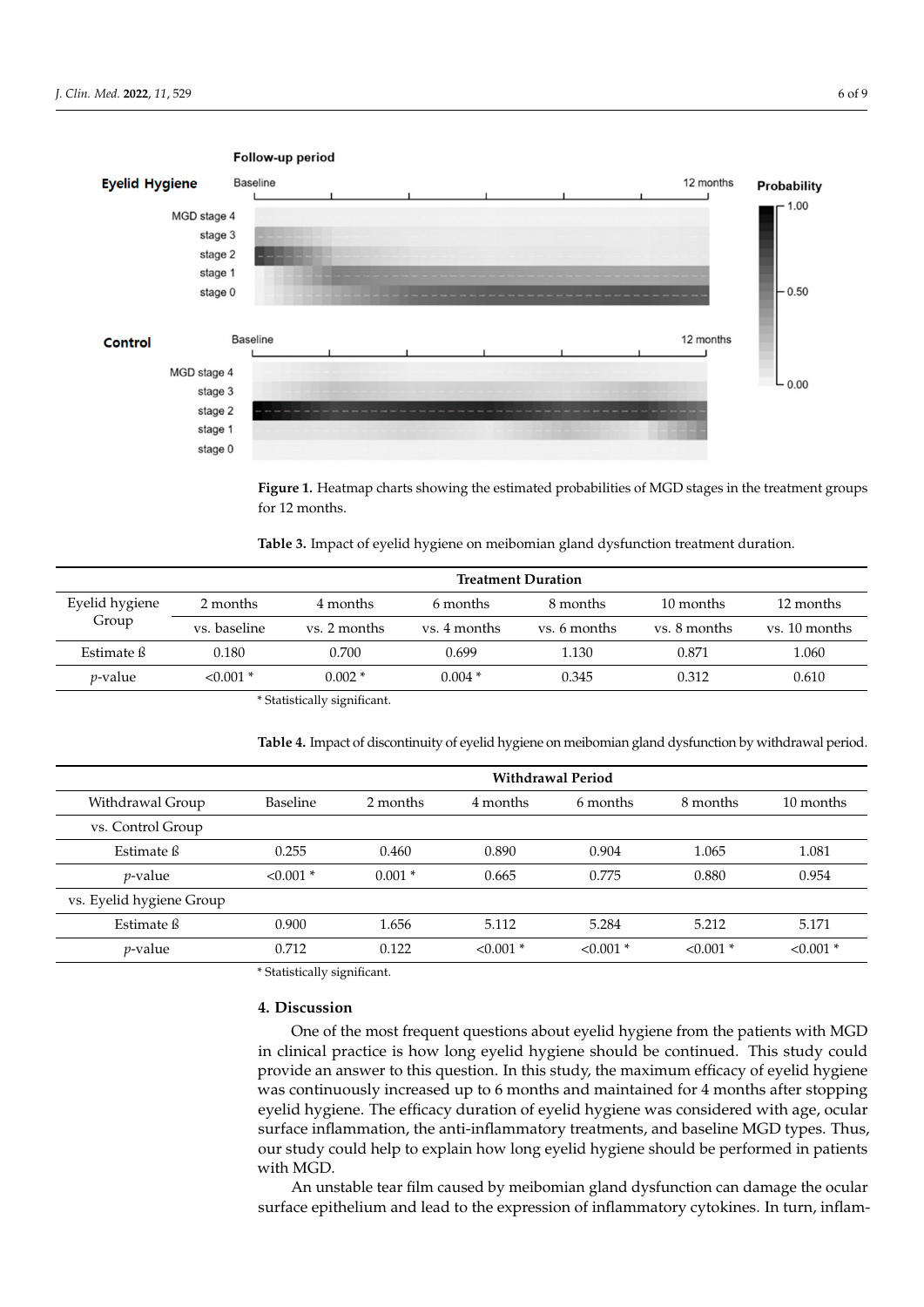matory disorders of the palpebral conjunctiva and lid margin may affect the structure and function of the meibomian gland [\[4\]](#page-7-2). As ocular surface inflammation is strongly associated with MGD in both cause and effect, anti-inflammatory treatments with steroids and/or cyclosporine could be considered [\[12,](#page-7-10)[22\]](#page-8-1); only the time-limited anti-inflammatory treatment was permitted in this study. The MGD stage was improved over the course of the study, with the anti-inflammatory treatment demonstrating better results, although this difference was less than 10%, which was a similar result as the previous study [\[20,](#page-7-18)[21\]](#page-7-19).

Jiaxin et al. previously showed that the subtype of MGD classified by MGE and MQ could affect the clinical manifestation of DED [\[15\]](#page-7-13). Moreover, in this study, the MGD subtype affected the response to treatment. The turbidity of meibum and the expressibility of the meibomian gland could be considered. Further studies should be conducted to reveal the association between the MGD subtype and therapeutic response.

Only a few prior studies have investigated eyelid hygiene compliance. One study discussed that the efficacy of eyelid hygiene, which became less effective over time, was affected by patient compliance [\[26\]](#page-8-2). For this reason, to analyze the maximum efficacy or the duration of treatment efficacy, we suggest that therapeutic compliance must be well controlled in the study design. In this study, the compliance of eyelid hygiene was monitored with a treatment diary and statistical analyses were performed considering this compliance.

Only 40.1% of patients with MGD were compliant, even though face-to-face education regarding eyelid hygiene was provided at every visit in this study. One observational study reported that the compliance rate after 6 weeks was 55% [\[27\]](#page-8-3). However, the compliance included scrubbing using only water, relatively better accessibility than this study where the participants used eye scrub products. Unfortunately, the use of such products affects the course of eyelid hygiene, especially in the case of demodex-induced blepharitis [\[19\]](#page-7-17). One prior study quantitatively evaluated compliance by counting the procedures performed in a week, and the authors evaluated that the compliance was very good and thus did not reflect the compliance of eyelid hygiene [\[11\]](#page-7-9). The differences between the compliance rates in the studies might be due to the study design, and the fact that short-term experimental studies generally report a higher compliance rate than long-term observational studies [\[10](#page-7-8)[,13](#page-7-11)[,19\]](#page-7-17). In the actual clinical situation where long-term observation occurs, for this study, controlling the therapeutic compliance would provide more reliable results.

The study period was longer than that of previous studies, and patients with follow-up periods ranging from 6 months to 1 year were included. However, it is necessary to confirm the long-term effect of maintaining eyelid hygiene. In this respect, there was a limitation to this study, and further investigation is needed.

In accordance with the results of this study, we recommend performing eyelid hygiene for longer than 6 months depending on age, ocular surface inflammation, and MGD subtype. Even if the patient with MGD has stopped eyelid hygiene already and is doing well on their visit, careful follow-up for recurrence is required within 4 months.

**Supplementary Materials:** The following supporting information can be downloaded at: [https://](https://www.mdpi.com/article/10.3390/jcm11030529/s1) [www.mdpi.com/article/10.3390/jcm11030529/s1,](https://www.mdpi.com/article/10.3390/jcm11030529/s1) Scheme S1. Flow chart showing study participant selection. Scheme S2. The stages and types of meibomian gland dysfunction according to ages.

**Author Contributions:** Conceptualization, H.A. and K.Y.S.; methodology, H.A. and J.K.; software, H.A.; validation, B.Y.K., Y.W.J., I.J., T.-i.K., H.K.L. and K.Y.S.; formal analysis, H.A.; investigation, H.A. and B.Y.K.; resources, H.A. and K.Y.S.; writing—original draft preparation, H.A.; writing—review and editing, K.Y.S.; visualization, H.A.; supervision, K.Y.S.; project administration, J.K.; funding acquisition, K.Y.S. All authors have read and agreed to the published version of the manuscript.

**Funding:** This research was funded by the Korea Mouse Phenotyping Project [NRF-2013M3A9D5072551] from the Ministry of Science and ICT through the National Research Foundation. And the APC was funded by Yonsei University, College of Medicine and the National Research Foundation.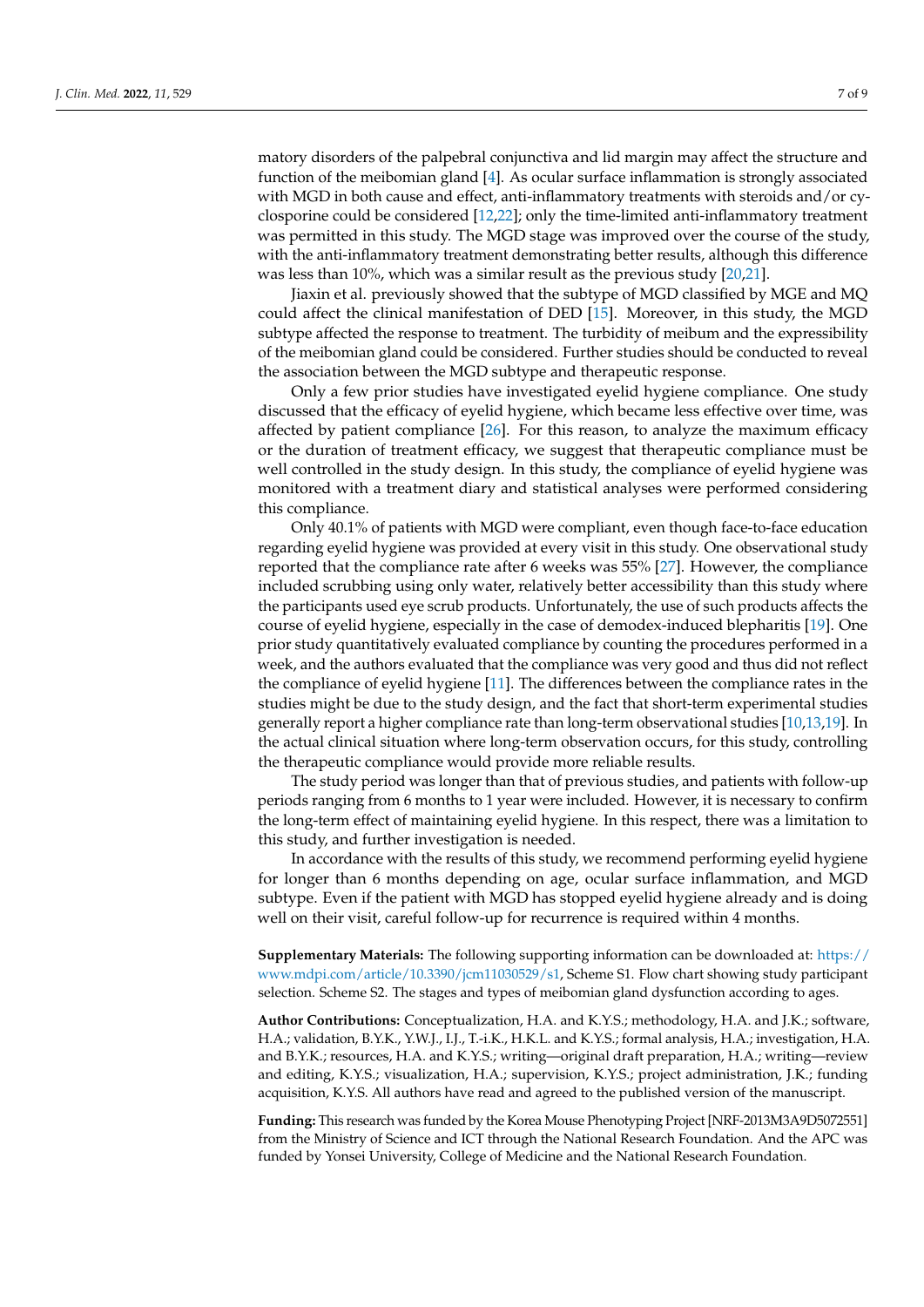**Institutional Review Board Statement:** This study was approved by the Medical Research Ethics Committee, Armed Forces Medical Command, Republic of Korea (protocol number AFMC-202104- HR-023–01).

**Informed Consent Statement:** Informed consent was waived because of the retrospective nature of the study and the analysis used anonymous clinical data.

**Acknowledgments:** All named authors meet the International Committee of Medical Journal Editors (ICMJE) criteria for authorship for this article, take responsibility for the integrity of the work as a whole, and have given their approval for this version to be published.

**Conflicts of Interest:** The authors declare no conflict of interest.

# **References**

- <span id="page-7-0"></span>1. Tomlinson, A.; Bron, A.J.; Korb, D.R.; Amano, S.; Paugh, J.R.; Pearce, E.I.; Yee, R.; Yokoi, N.; Arita, R.; Dogru, M. The international workshop on meibomian gland dysfunction: Report of the diagnosis subcommittee. *Investig. Ophthalmol. Vis. Sci.* **2011**, *52*, 2006–2049. [\[CrossRef\]](http://doi.org/10.1167/iovs.10-6997f)
- <span id="page-7-1"></span>2. Shimazaki, J.; Sakata, M.; Tsubota, K. Ocular surface changes and discomfort in patients with meibomian gland dysfunction. *Arch. Ophthalmol.* **1995**, *113*, 1266–1270. [\[CrossRef\]](http://doi.org/10.1001/archopht.1995.01100100054027) [\[PubMed\]](http://www.ncbi.nlm.nih.gov/pubmed/7575257)
- 3. Lee, S.H.; Oh, D.H.; Jung, J.Y.; Kim, J.C.; Jeon, C.O. Comparative ocular microbial communities in humans with and without blepharitis. *Investig. Ophthalmol. Vis. Sci.* **2012**, *53*, 5585–5593. [\[CrossRef\]](http://doi.org/10.1167/iovs.12-9922) [\[PubMed\]](http://www.ncbi.nlm.nih.gov/pubmed/22836761)
- <span id="page-7-2"></span>4. Mizoguchi, S.; Iwanishi, H.; Arita, R.; Shirai, K.; Sumioka, T.; Kokado, M.; Jester, J.V.; Saika, S. Ocular surface inflammation impairs structure and function of meibomian gland. *Exp. Eye Res.* **2017**, *163*, 78–84. [\[CrossRef\]](http://doi.org/10.1016/j.exer.2017.06.011) [\[PubMed\]](http://www.ncbi.nlm.nih.gov/pubmed/28950941)
- <span id="page-7-3"></span>5. Craig, J.P.; Nichols, K.K.; Akpek, E.K.; Caffery, B.; Dua, H.S.; Joo, C.-K.; Liu, Z.; Nelson, J.D.; Nichols, J.J.; Tsubota, K. TFOS DEWS II definition and classification report. *Ocul. Surf.* **2017**, *15*, 276–283. [\[CrossRef\]](http://doi.org/10.1016/j.jtos.2017.05.008)
- <span id="page-7-4"></span>6. Baudouin, C.; Messmer, E.M.; Aragona, P.; Geerling, G.; Akova, Y.A.; Benítez-del-Castillo, J.; Boboridis, K.G.; Merayo-Lloves, J.; Rolando, M.; Labetoulle, M. Revisiting the vicious circle of dry eye disease: A focus on the pathophysiology of meibomian gland dysfunction. *Br. J. Ophthalmol.* **2016**, *100*, 300–306. [\[CrossRef\]](http://doi.org/10.1136/bjophthalmol-2015-307415) [\[PubMed\]](http://www.ncbi.nlm.nih.gov/pubmed/26781133)
- <span id="page-7-5"></span>7. Nichols, K.K.; Foulks, G.N.; Bron, A.J.; Glasgow, B.J.; Dogru, M.; Tsubota, K.; Lemp, M.A.; Sullivan, D.A. The international workshop on meibomian gland dysfunction: Executive summary. *Investig. Ophthalmol. Vis. Sci.* **2011**, *52*, 1922–1929. [\[CrossRef\]](http://doi.org/10.1167/iovs.10-6997a)
- <span id="page-7-6"></span>8. Jones, L.; Downie, L.E.; Korb, D.; Benitez-del-Castillo, J.M.; Dana, R.; Deng, S.X.; Dong, P.N.; Geerling, G.; Hida, R.Y.; Liu, Y. TFOS DEWS II management and therapy report. *Ocul. Surf.* **2017**, *15*, 575–628. [\[CrossRef\]](http://doi.org/10.1016/j.jtos.2017.05.006)
- <span id="page-7-7"></span>9. Benitez-del-Castillo, J.M. How to promote and preserve eyelid health. *Clin. Ophthalmol.* **2012**, *6*, 1689. [\[CrossRef\]](http://doi.org/10.2147/OPTH.S33133)
- <span id="page-7-8"></span>10. Romero, J.M.; Biser, S.A.; Perry, H.D.; Levinson, D.H.; Doshi, S.J.; Terraciano, A.; Donnenfeld, E.D. Conservative treatment of meibomian gland dysfunction. *Eye Contact Lens* **2004**, *30*, 14–19. [\[CrossRef\]](http://doi.org/10.1097/01.ICL.0000095229.01957.89)
- <span id="page-7-9"></span>11. Guillon, M.; Maissa, C.; Wong, S. Eyelid margin modification associated with eyelid hygiene in anterior blepharitis and meibomian gland dysfunction. *Eye Contact Lens* **2012**, *38*, 319–325. [\[CrossRef\]](http://doi.org/10.1097/ICL.0b013e318268305a)
- <span id="page-7-10"></span>12. Matsumoto, Y.; Shigeno, Y.; Sato, E.A.; Ibrahim, O.M.; Saiki, M.; Negishi, K.; Ogawa, Y.; Dogru, M.; Tsubota, K. The evaluation of the treatment response in obstructive meibomian gland disease by in vivo laser confocal microscopy. *Graefe's Arch. Clin. Exp. Ophthalmol.* **2009**, *247*, 821–829. [\[CrossRef\]](http://doi.org/10.1007/s00417-008-1017-y)
- <span id="page-7-11"></span>13. Pinna, A.; Piccinini, P.; Carta, F. Effect of oral linoleic and γ-linolenic acid on meibomian gland dysfunction. *Cornea* **2007**, *26*, 260–264. [\[CrossRef\]](http://doi.org/10.1097/ICO.0b013e318033d79b) [\[PubMed\]](http://www.ncbi.nlm.nih.gov/pubmed/17413949)
- <span id="page-7-12"></span>14. Arita, R.; Itoh, K.; Maeda, S.; Maeda, K.; Furuta, A.; Fukuoka, S.; Tomidokoro, A.; Amano, S. Proposed diagnostic criteria for obstructive meibomian gland dysfunction. *Ophthalmology* **2009**, *116*, 2058–2063.e2051. [\[CrossRef\]](http://doi.org/10.1016/j.ophtha.2009.04.037) [\[PubMed\]](http://www.ncbi.nlm.nih.gov/pubmed/19744718)
- <span id="page-7-13"></span>15. Xiao, J.; Adil, M.Y.; Chen, X.; Utheim, Ø.A.; Ræder, S.; Tønseth, K.A.; Lagali, N.S.; Dartt, D.A.; Utheim, T.P. Functional and morphological evaluation of meibomian glands in the assessment of meibomian gland dysfunction subtype and severity. *Am. J. Ophthalmol.* **2020**, *209*, 160–167. [\[CrossRef\]](http://doi.org/10.1016/j.ajo.2019.09.005)
- <span id="page-7-14"></span>16. Schiffman, R.M.; Christianson, M.D.; Jacobsen, G.; Hirsch, J.D.; Reis, B.L. Reliability and validity of the ocular surface disease index. *Arch. Ophthalmol.* **2000**, *118*, 615–621. [\[CrossRef\]](http://doi.org/10.1001/archopht.118.5.615)
- <span id="page-7-15"></span>17. Whitcher, J.P.; Shiboski, C.H.; Shiboski, S.C.; Heidenreich, A.M.; Kitagawa, K.; Zhang, S.; Hamann, S.; Larkin, G.; McNamara, N.A.; Greenspan, J.S. A simplified quantitative method for assessing keratoconjunctivitis sicca from the Sjögren's Syndrome International Registry. *Am. J. Ophthalmol.* **2010**, *149*, 405–415. [\[CrossRef\]](http://doi.org/10.1016/j.ajo.2009.09.013)
- <span id="page-7-16"></span>18. Efron, N. Grading scales for contact lens complications. *Ophthalmic Physiol. Opt.* **1998**, *18*, 182–186. [\[CrossRef\]](http://doi.org/10.1016/S0275-5408(97)00066-5)
- <span id="page-7-17"></span>19. Bitton, E.; Ngo, W.; Dupont, P. Eyelid hygiene products: A scoping review. *Contact Lens Anterior Eye* **2019**, *42*, 591–597. [\[CrossRef\]](http://doi.org/10.1016/j.clae.2019.09.008)
- <span id="page-7-18"></span>20. Geerling, G.; Tauber, J.; Baudouin, C.; Goto, E.; Matsumoto, Y.; O'Brien, T.; Rolando, M.; Tsubota, K.; Nichols, K.K. The international workshop on meibomian gland dysfunction: Report of the subcommittee on management and treatment of meibomian gland dysfunction. *Investig. Ophthalmol. Vis. Sci.* **2011**, *52*, 2050–2064. [\[CrossRef\]](http://doi.org/10.1167/iovs.10-6997g) [\[PubMed\]](http://www.ncbi.nlm.nih.gov/pubmed/21450919)
- <span id="page-7-19"></span>21. Perry, H.D.; Doshi-Carnevale, S.; Donnenfeld, E.D.; Solomon, R.; Biser, S.A.; Bloom, A.H. Efficacy of commercially available topical cyclosporine A 0.05% in the treatment of meibomian gland dysfunction. *Cornea* **2006**, *25*, 171–175. [\[CrossRef\]](http://doi.org/10.1097/01.ico.0000176611.88579.0a) [\[PubMed\]](http://www.ncbi.nlm.nih.gov/pubmed/16371776)